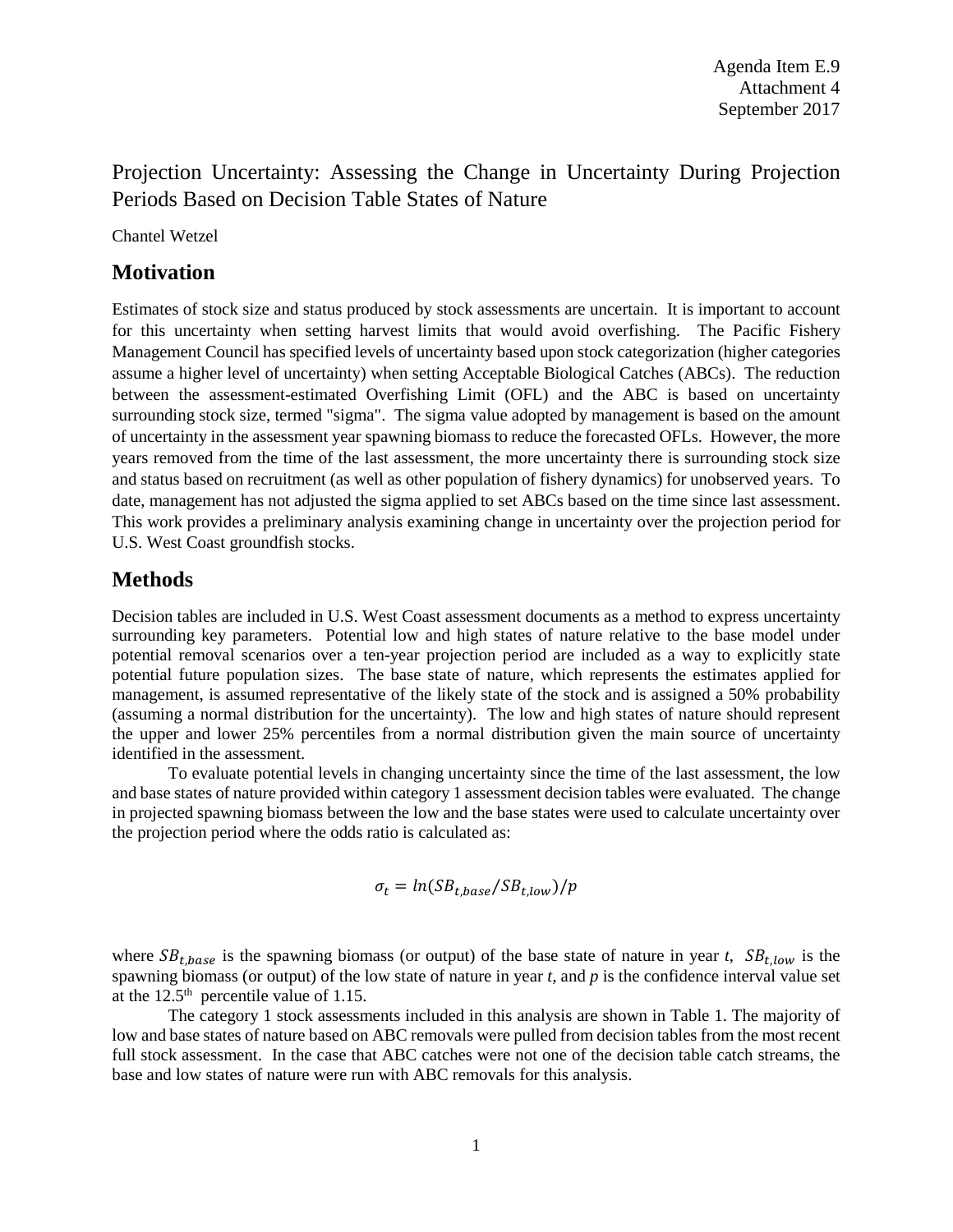Several assessments have unique situations regarding the decision table that required rerunning in order to create the states of nature for this analysis. The kelp greenling assessment model estimated the uncertainty surrounding the final biomass as a value greater than the default sigma value for category 1 stocks (0.44 vs. 0.36). This sigma value was used to calculate the corresponding buffer and the resulting ABC projection. Assessments from 2009 did not include a reduction between the OFL and the ABC value using a buffer. These assessments were rerun using ABC values that included the current management buffer of 0.956 (sigma = 0.36 and  $P^*$  =0.45). The only exception to this was the 2007 chilipepper assessment that projected ABC catches without a buffer. This model was not rerun due to technical difficulties of rerunning this older assessment, and the values were taken straight from the decision table. The low state of nature from the 2013 petrale sole assessment results in a higher stock status and biomass relative to the base model. This unexpected behavior was due to the model estimating both natural mortality and steepness. In the low state of nature, which fixed natural mortality at a lower value, the model increased the estimated steepness value relative to the base model. The low state was rerun with natural mortality fixed at the low value and steepness fixed at the base model estimate. Additionally, bocaccio and yelloweye rockfish were excluded on the basis that catches for overfished stocks are strictly managed and have limited variability due to low harvest rates.

The change in uncertainty over the projection period was scaled to the initial value for each stock to allow comparison across all assessments.

To provide contrast in the variability over the projection period between a stock where ABC or fixed catches were removed over the projection period, one stock from each life history grouping was rerun with fixed removals. Constant removals may result in lower variability between states of nature compared to situations when ABC catches are removed.

Additionally, the relationship between natural mortality and the change in uncertainty between the low and base states of nature based was examined. Stocks with faster dynamics, i.e., higher natural mortality, may have larger uncertainty between the states of nature by the end of the projection period that may need to be accounted for. Natural mortality values by stock are shown in Table 2. Only the female natural mortality values by stock were used. Canary rockfish has a ramp in female natural mortality for older fish. The base value for younger fish was used in this analysis.

### **Results**

The scaled change in low and base states of nature by stock over the projection period are shown in Figure 1. The trends between the low and base states of nature varied by stock. Generally, the uncertainty increased over the projection period.

One notable exception to this trend was petrale sole. The low state of nature within the petrale sole 2013 assessment document actually converged towards the base state of the projection period. The low state of nature included within the assessment document for this stock had a low state of nature that ended up at a higher biomass relative to the base state due to a higher steepness value being estimated in the low state of nature. This analysis reran the low state by fixing the natural mortality at the low value and steepness at the base model value, but there still seemed to be compensation among parameters resulting in the low and base states of nature biomass converging over the projection period.

The trend between the low and the base state was summarized by PFMC management life history grouping shown in Table 3 and Figure 2. The flatfish life history type consisted of only petrale and Dover sole. The trend in uncertainty was driven by Dover sole, which had high variability between the states of nature, especially compared to petrale sole that decreased in variation over the projection period. The roundfish life history had a large amount of variation between the low and the base state of nature by the end of the projection period. Both kelp greenling and lingcod south stocks resulted in low states of nature that declined to zero biomass and were removed from these calculation due to this behavior. Examining the trend in variation for both of these stocks in Figure 1 show kelp greenling with a high variation relative to the other roundfish stocks, while the trend in lingcod south is similar to the northern stock and the trend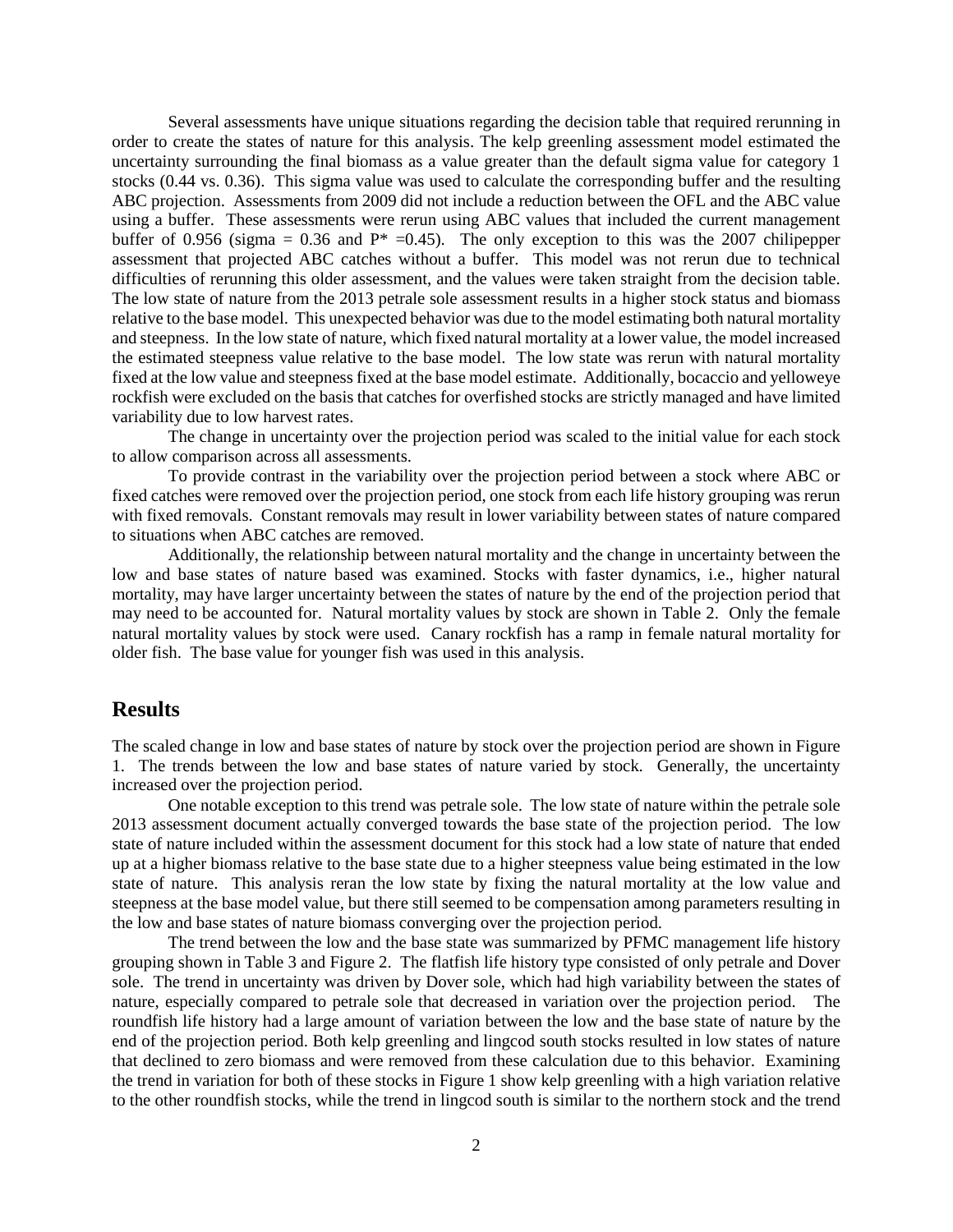in the cabezon stocks. Finally, the rockfish assessments also showed an increasing trend of variation between the two states of nature over the projection period. The overall median variation across life history groups was a 43% increase relative to the start of projections.

The stocks which had removals based on a fixed catch stream had much lower variation, often with the low and base states of nature becoming closer rather than further apart, in contrast to when the same stocks had catches based on the ABC (Table 4). The driver of this pattern is the fixed catches are typically much lower than the ABC removals resulting in less variation in the low and base states of nature.

Finally, the relationship between the base female natural mortality values for each stock compared to the change in uncertainty in the projection period is shown in Figure 3. There was not a discernable pattern in the change of uncertainty between the start and the end of the projection period based on natural mortality. Despite this conclusion, it would still be expected that stocks with faster life history dynamics to have a large probability to diverge from projections compared to other stocks.

#### **Summary**

In summary, there was an increase in uncertainty over the projection period across the majority of category 1 stocks. The magnitude of change in that uncertainty was dependent on the life history type and catch removals. This analysis can be used a preliminary guide regarding the potential change in uncertainty that should be accounted for when setting catch limits for older U.S. west coast groundfish stock assessments. The results here represent potentially a best case scenario assuming that the model structure from the assessment is correctly specified to capture the dynamics of the modeled stock and that the values used in the decision table adequately captures the potential state of nature of the stock.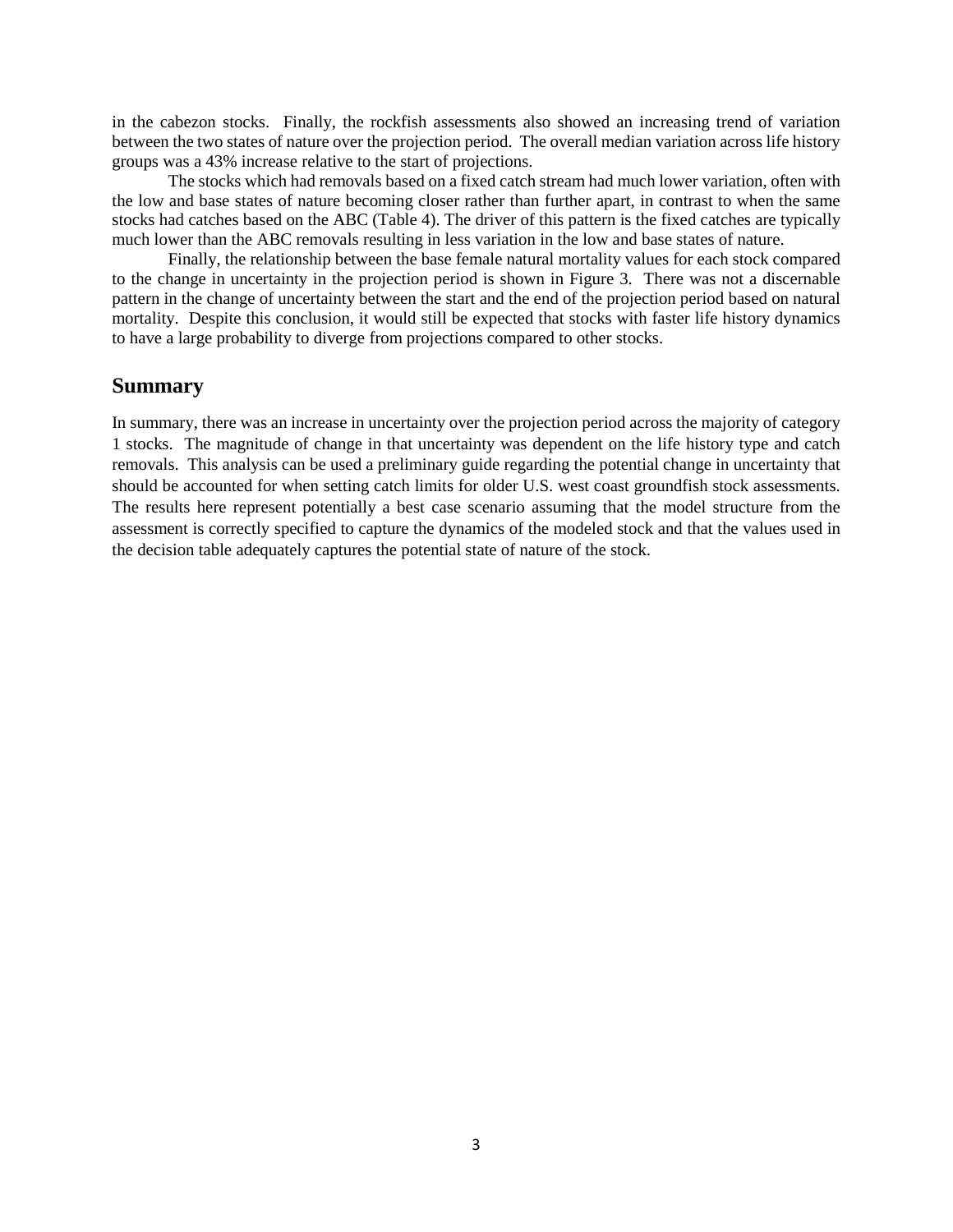# **Tables**

Table 1. List of groundfish assessments used in the analysis, the assessment year, if the values were obtained from assessment decision table, and the catch stream. Additional information is provided by stock where the catch stream was not pulled from the assessment decision table.

|                                       | Assessment | Decision    | Catch      | Alternative |                                                                             |
|---------------------------------------|------------|-------------|------------|-------------|-----------------------------------------------------------------------------|
| Stock                                 | Year       | Table       | Stream     | Fixed       | <b>Notes</b>                                                                |
| aurora rockfish                       | 2013       | $\mathbf Y$ | <b>ABC</b> |             |                                                                             |
| black rockfish (south)                | 2015       | Y           | ABC        |             |                                                                             |
| black rockfish                        |            |             |            |             | Reran to create ABC catches with                                            |
| (central)                             | 2015       | N           | <b>ABC</b> |             | buffer = $0.956$                                                            |
| black rockfish (north)                | 2015       | Y           | <b>ABC</b> |             |                                                                             |
| cabezon (south CA)                    | 2009       | N           | <b>ABC</b> |             | Reran with buffer $= 0.956$                                                 |
| cabezon (north CA)                    | 2009       | N           | <b>ABC</b> |             | Reran with buffer $= 0.956$                                                 |
|                                       |            |             |            |             | ABC reran with buffer $= 0.956$ .                                           |
| cabezon (OR)                          | 2009       | N           | <b>ABC</b> | $24$ mt     | Fixed stream is half of the first year<br>ABC value.                        |
| canary rockfish                       | 2015       | Y           | ABC        |             |                                                                             |
|                                       |            |             |            |             | Catches in the assessment were based                                        |
| chilipepper rockfish                  | 2007       | Y           | ABC        |             | on 40:10 without a buffer applied                                           |
|                                       |            |             |            |             | Re-ran to create ABC catches with                                           |
| darkblotched rockfish                 | 2015       | N           | <b>ABC</b> |             | buffer $= 0.956$                                                            |
|                                       |            |             |            |             | ABC reran with buffer $= 0.956$ .                                           |
|                                       |            |             |            |             | Fixed catches scenario based on<br>25,000 mt per year from decision         |
|                                       |            |             |            |             | table which are 30% of the first year                                       |
| Dover sole                            | 2011       | N           | <b>ABC</b> | 25,000 mt   | ABC.                                                                        |
|                                       |            |             |            |             | Re-ran to create ABC catches with                                           |
| kelp greenling                        | 2015       | N           | <b>ABC</b> |             | buffer $= 0.934$                                                            |
| lingcod (north)                       | 2017       | Y           | <b>ABC</b> |             |                                                                             |
| lingcod (south)                       | 2017       | Y           | ABC        |             |                                                                             |
|                                       |            |             |            |             | ABC reran with buffer $= 0.956$ .                                           |
|                                       |            |             |            |             | Fixed catches pulled from decision                                          |
|                                       |            |             |            |             | table scenario based on 1349 mt per<br>year which are 50% of the first year |
| longnose skate                        | 2007       | Y           | <b>ABC</b> | 1,349 mt    | ABC.                                                                        |
|                                       |            |             |            |             | Fixed catches pulled from decision                                          |
|                                       |            |             |            |             | table scenario based on SPR target                                          |
|                                       |            |             |            |             | yield which are 42% of the first year                                       |
| Pacific ocean perch                   | 2017       | Y           | ABC        | $2,555$ mt  | ABC.                                                                        |
| petrale sole                          | 2013       | N           | ABC        |             | Reran with fixed parameters for M<br>and steepness                          |
| sablefish                             | 2011       | Y           | <b>ABC</b> |             |                                                                             |
|                                       |            |             |            |             | Reran with buffer $= 0.956$                                                 |
| splitnose rockfish                    | 2009       | N           | <b>ABC</b> |             |                                                                             |
| widow rockfish<br>yellowtail rockfish | 2015       | Y           | <b>ABC</b> |             |                                                                             |
| (north)                               | 2017       | Y           | <b>ABC</b> |             |                                                                             |
|                                       |            |             |            |             |                                                                             |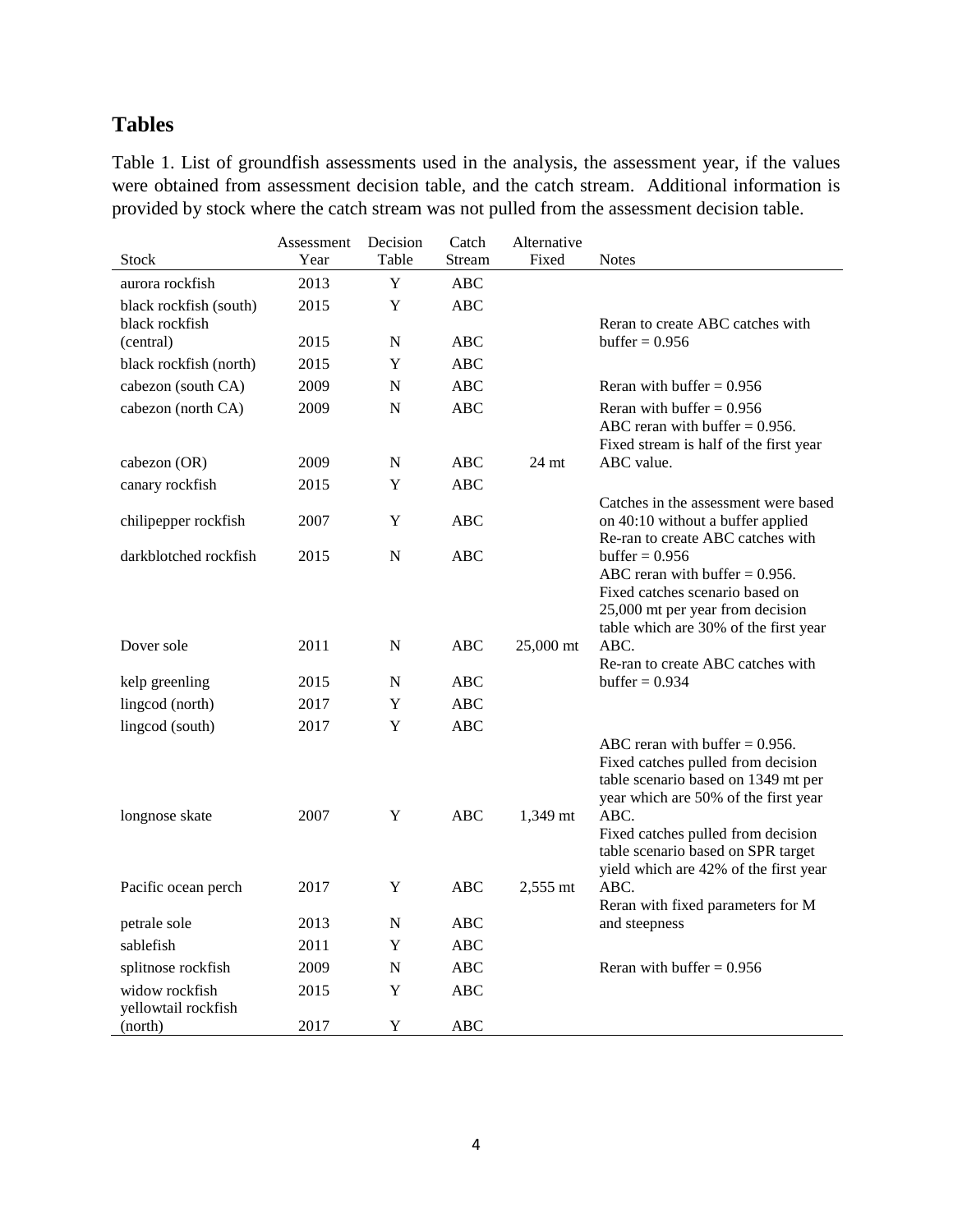Table 4. Natural mortality values by stock. The values are representative of the base natural mortality value for females from each stock assessment.

| <b>Stock</b>                | <b>Natural Mortality</b> |
|-----------------------------|--------------------------|
| aurora rockfish             | 0.035                    |
| black rockfish (south)      | 0.181                    |
| black rockfish (central)    | 0.170                    |
| black rockfish (north)      | 0.163                    |
| cabezon (south CA)          | 0.250                    |
| cabezon (north CA)          | 0.250                    |
| cabezon (OR)                | 0.250                    |
| canary rockfish             | 0.052                    |
| chilipepper rockfish        | 0.160                    |
| darkblotched rockfish       | 0.054                    |
| Dover sole                  | 0.117                    |
| kelp greenling              | 0.360                    |
| lingcod (north)             | 0.180                    |
| lingcod (south)             | 0.180                    |
| longnose skate              | 0.200                    |
| Pacific ocean perch         | 0.054                    |
| petrale sole                | 0.152                    |
| sablefish                   | 0.080                    |
| splitnose rockfish          | 0.048                    |
| widow rockfish              | 0.157                    |
| yellowtail rockfish (north) | 0.145                    |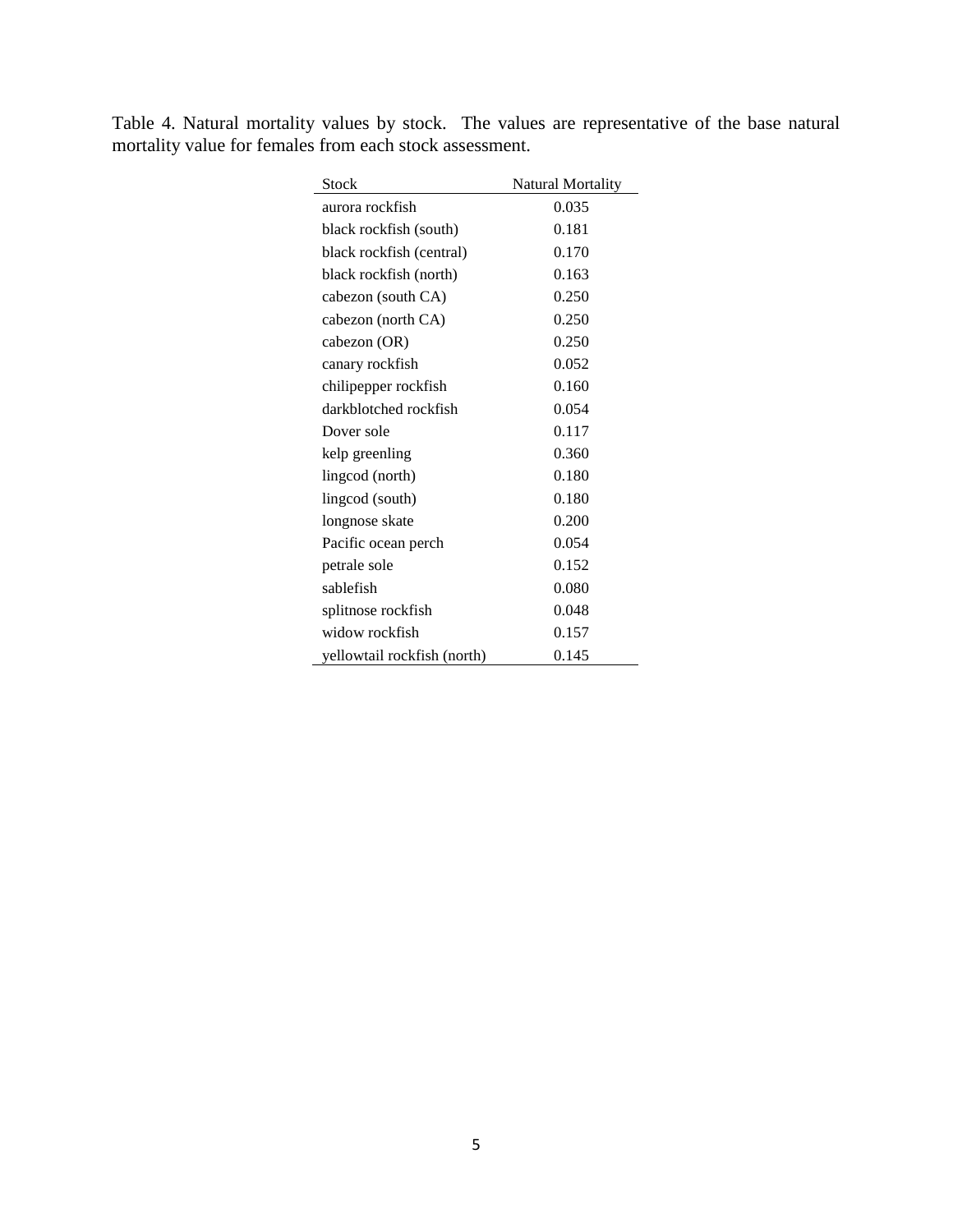| Projection     | Flatfish |           | Roundfish |           | Rockfish |           | All Stocks<br>Combined |           |
|----------------|----------|-----------|-----------|-----------|----------|-----------|------------------------|-----------|
| Year           | Median   | <b>SD</b> | Median    | <b>SD</b> | Median   | <b>SD</b> | Median                 | <b>SD</b> |
| 1              | 1.00     | 0.00      | 1.00      | 0.00      | 1.00     | 0.00      | 1.00                   | 0.00      |
| $\overline{2}$ | 1.16     | 0.02      | 1.10      | 0.07      | 1.04     | 0.07      | 1.08                   | 0.07      |
| 3              | 1.28     | 0.04      | 1.21      | 0.13      | 1.14     | 0.13      | 1.17                   | 0.13      |
| 4              | 1.38     | 0.19      | 1.30      | 0.18      | 1.22     | 0.19      | 1.25                   | 0.18      |
| 5              | 1.46     | 0.40      | 1.39      | 0.23      | 1.30     | 0.24      | 1.30                   | 0.24      |
| 6              | 1.52     | 0.65      | 1.48      | 0.27      | 1.32     | 0.29      | 1.32                   | 0.30      |
| 7              | 1.59     | 0.92      | 1.58      | 0.31      | 1.32     | 0.34      | 1.32                   | 0.38      |
| 8              | 1.66     | 1.21      | 1.69      | 0.35      | 1.32     | 0.45      | 1.33                   | 0.48      |
| 9              | 1.73     | 1.51      | 1.79      | 0.39      | 1.32     | 0.59      | 1.38                   | 0.60      |
| 10             | 1.82     | 1.81      | 1.88      | 0.43      | 1.31     | 0.70      | 1.43                   | 0.71      |

Table 3. The scaled change in uncertainty between the first and final projection year when catches are based on ABC removals.

Table 4. Comparison between the uncertainty by stock when the catch stream was at a fixed value versus the ABC.

|                 | Dover sole |      | longnose skate |      | Pacific ocean perch |            | cabezon $(OR)$ |      |
|-----------------|------------|------|----------------|------|---------------------|------------|----------------|------|
| Projection Year | Fixed      | ABC  | Fixed          | ABC  | Fixed               | <b>ABC</b> | Fixed          | ABC  |
|                 | 1.00       | 1.00 | 1.00           | 1.00 | 1.00                | 1.00       | 1.00           | 1.00 |
| 2               | 1.02       | 1.14 | 0.98           | 1.03 | 1.00                | 1.03       | 1.01           | 1.12 |
| 3               | 1.04       | 1.31 | 0.97           | 1.05 | 0.99                | 1.05       | 1.00           | 1.21 |
| $\overline{4}$  | 1.07       | 1.51 | 0.95           | 1.08 | 0.99                | 1.08       | 0.98           | 1.30 |
| 5               | 1.09       | 1.74 | 0.93           | 1.11 | 0.99                | 1.11       | 0.97           | 1.39 |
| 6               | 1.12       | 1.98 | 0.92           | 1.14 | 0.99                | 1.14       | 0.95           | 1.48 |
| 7               | 1.14       | 2.24 | 0.91           | 1.17 | 0.99                | 1.17       | 0.93           | 1.58 |
| 8               | 1.17       | 2.51 | 0.90           | 1.19 | 0.98                | 1.21       | 0.91           | 1.69 |
| 9               | 1.19       | 2.80 | 0.89           | 1.22 | 0.98                | 1.24       | 0.89           | 1.80 |
| 10              | 1.21       | 3.10 | 0.89           | 1.24 | 0.98                | 1.27       | 0.87           | 1.92 |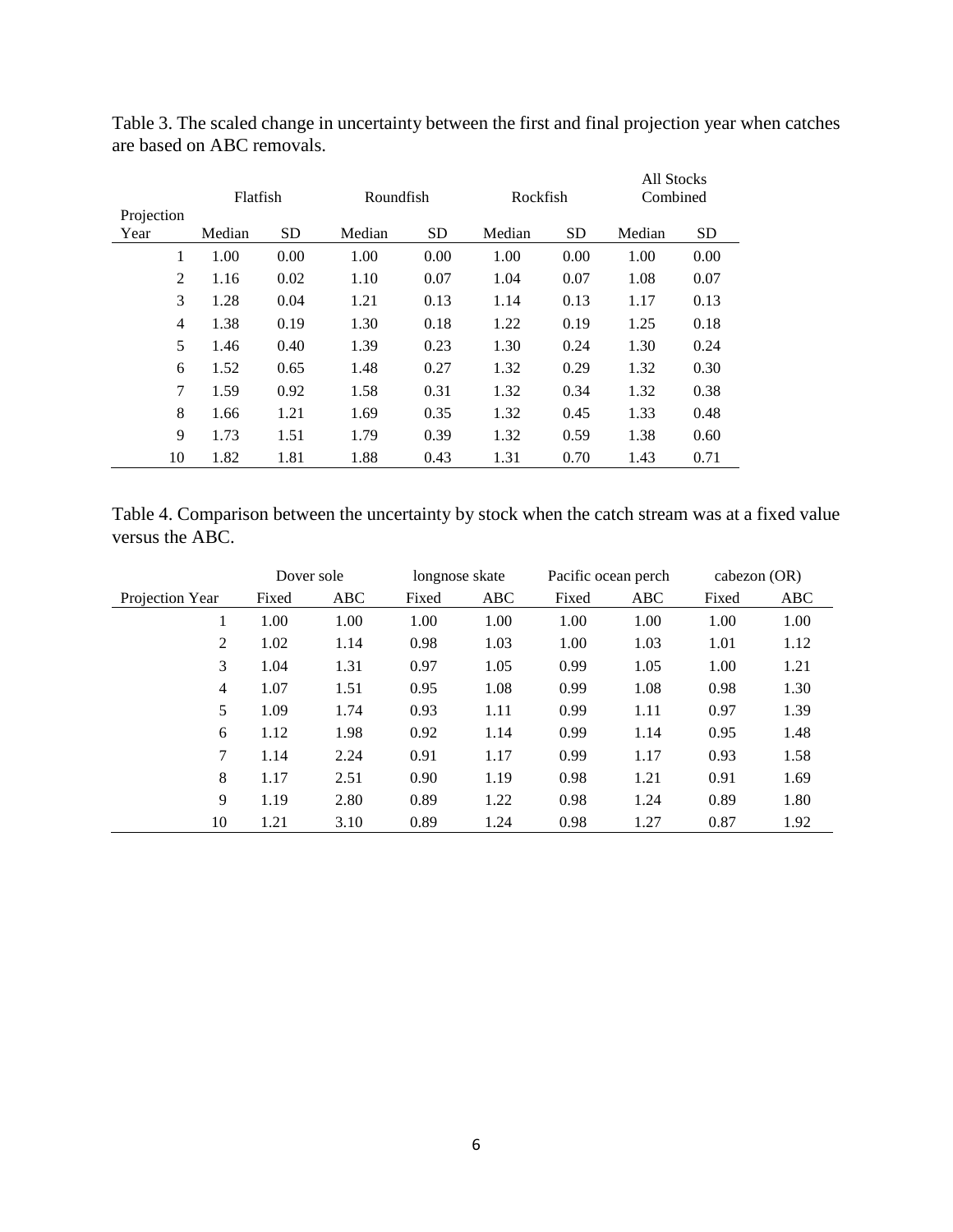## **Figures**



Figure 1. Change in the calculated uncertainty over the projection period by stock. The kelp greenling and the lingcod south assessments each had low states of nature that went to zero biomass by the end of the projection period.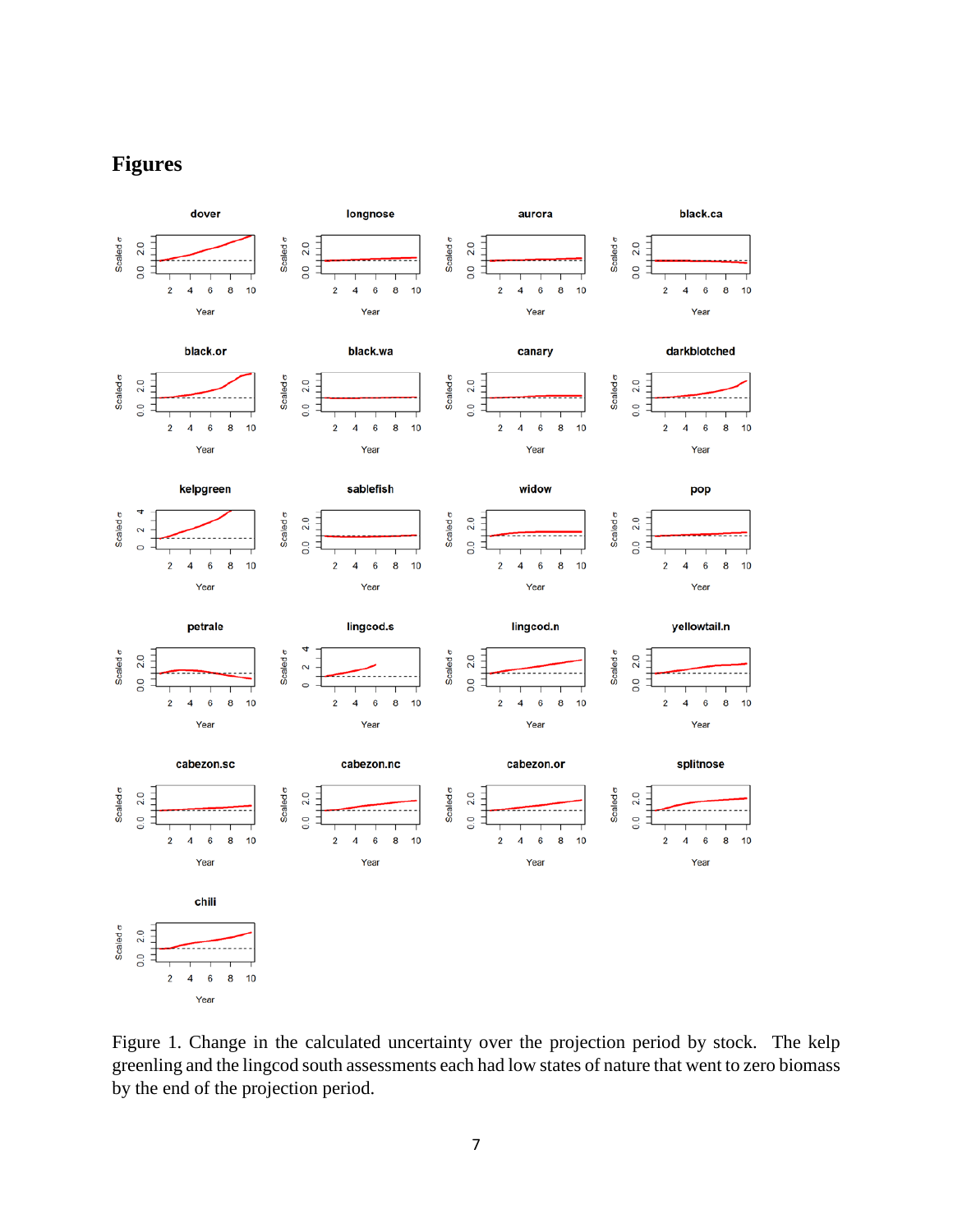

Figure 2. Change in the calculated uncertainty over the projection period by management grouped life history type. The kelp greenling and the lingcod south assessments were removed from the roundfish calculations because each had low states of nature that went to zero biomass by the end of the projection period.